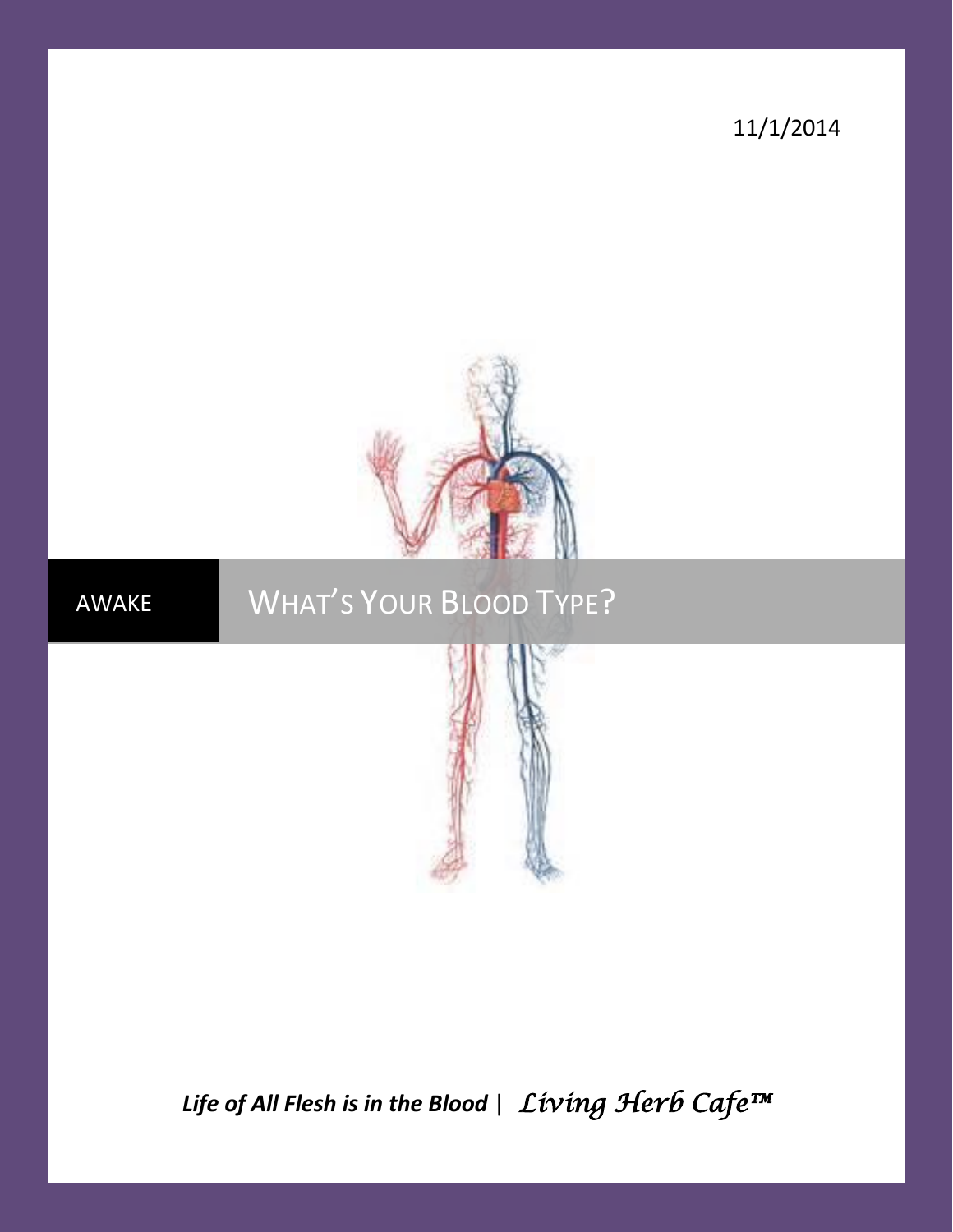# **What's Your Blood Type?**

**Lev 17:14 KJV** - For it is **the life of all flesh; the blood of it is for the life thereof**: therefore I said unto the children of Israel, **Ye shall not eat the blood of all manner of flesh: for the life of all flesh is the blood thereof**: whosoever eateth it shall be cut off.

You are what you eat. To have a healthy life, we must know our blood type, because our blood type is the pattern of our makeup. Certain blood types aren't compatible. They will oppose each other. The same will occur if you aren't eating the right diet for your blood type. It is very important to know your blood type so you can eat the right food. A lot of us has been eating ourselves to death, and didn't know. Once we know our blood type, we can then begin a journey of a healthy life and a longer life span.

#### **Beneficial Foods for All Blood Types**

Individuals of any blood type are encouraged to eat real, whole, natural foods in place of processed, sugary and fatty snack foods such as cookies, crackers, chips and desserts. All blood types are encouraged to eat fish (such as cod, mackerel and sardines), plums, olive oil, certain herbs and spices such as parsley and ginger, and vegetables such as beet leaves, broccoli, collard greens, kale and parsnips. Breads recommended for all blood types include essene bread (made from ground sprouts and baked in the sun) and Ezekial bread (bread made from sprouted grains). These breads are highly perishable and are thought to have beneficial enzymes that promote health. They can be purchased at health food stores.

#### **Red blood cell compatibility**

- **Blood group AB** individuals have both A and B antigens on the surface of their RBCs, and their [bloodplasma](http://encyclopedia.thefreedictionary.com/Blood+plasma) does not contain any antibodies against either A or B antigen.Therefore, an individual with type AB blood can receive blood from any group (with AB being preferable), but cannot donate blood to either A or B group. They are known as universal recipients.
- **Blood group A** individuals have the A antigen on the surface of their RBCs, and blood serum containing IgM antibodies against the B antigen. Therefore, a group A individualcan receive blood only from individuals of groups A or O (with A being preferable),and can donate blood to individu als with type A or AB.
- **Blood group B** individuals have the B antigen on the surface of their RBCs, and blood serum co ntaining IgM antibodies against the A antigen. Therefore, a group B individual can receive blood only from individuals of groups B or O (with B being preferable), and can donate blood to individuals with type B or AB.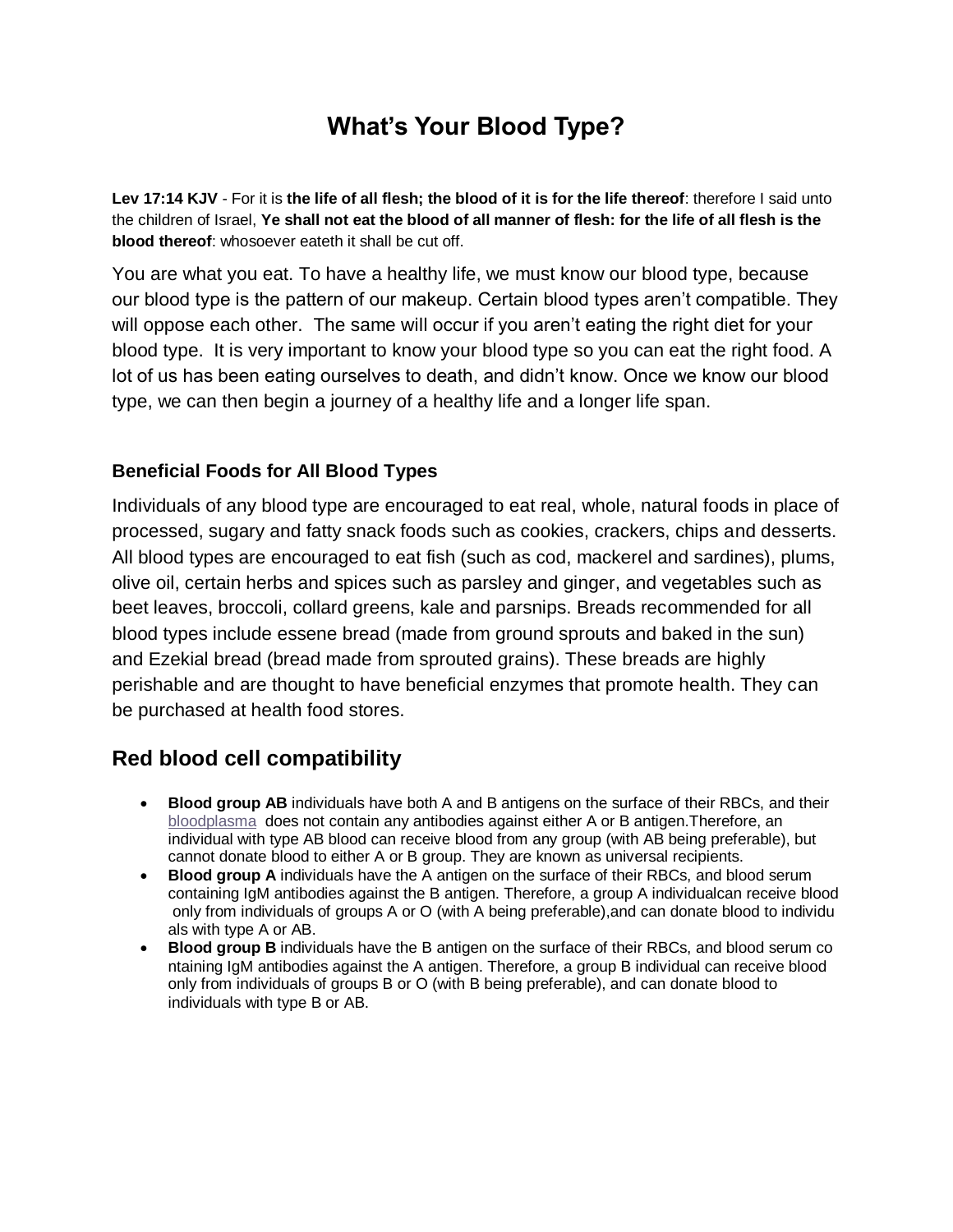**Blood group O** (or blood group zero in some countries) individuals do not have either A or B anti gens on the surface of their RBCs, and their blood serum contains IgM anti-A and anti-B antibodies against the A and B blood group antigens. Therefore, a group O individual can receive blood only from a group O individual, but can donate blood toindividuals of any ABO blood group (i.e., A, B, O or AB). If a patient in a hospital situation were to need a blood transfusio n in an emergency, and if the time taken to processthe recipient's blood would cause a detriment al delay, O Negative blood can be issued. They are known as universal donors.

| Red blood cell compatibility table[61][62] |                      |      |      |    |      |      |        |       |
|--------------------------------------------|----------------------|------|------|----|------|------|--------|-------|
| Recipient <sup>[1]</sup>                   | Donor <sup>[1]</sup> |      |      |    |      |      |        |       |
|                                            | $O-$                 | $0+$ | $A-$ | A+ | $B-$ | $B+$ | $AB -$ | $AB+$ |
| $O -$                                      |                      | ×    | ×    | ×  | ×    | ×    | ×      | ×     |
| $0+$                                       |                      |      | ×    | ×  | ×    | ×    | ×      | ×     |
| $A-$                                       |                      | ×    |      | ×  | ×    | ×    | ×      | ×     |
| A+                                         |                      |      |      |    | ×    | ×    | ×      | ×     |
| $B -$                                      |                      | ×    | ×    | ×  |      | ×    | ×      | ×     |
| $B+$                                       |                      |      | ×    | ×  |      |      | ×      | ×     |
| $AB -$                                     |                      | ×    |      | ×  |      | ×    |        | ×     |
| $AB+$                                      |                      |      |      |    |      |      |        |       |

[1.](http://encyclopedia.thefreedictionary.com/Blood+type#cite_ref-rbccomp_61-0)

**[^](http://encyclopedia.thefreedictionary.com/Blood+type#cite_ref-rbccomp_61-0)** ["RBC compatibility table".](http://chapters.redcross.org/br/northernohio/INFO/bloodtype.html) American National Red Cross. December 2006.Retrieved 2008-07-15.

2. ^ <sup>[a](http://encyclopedia.thefreedictionary.com/Blood+type#cite_ref-bloodbook_62-0) [b](http://encyclopedia.thefreedictionary.com/Blood+type#cite_ref-bloodbook_62-1)</sup> [Blood types and compatibility](http://www.bloodbook.com/compat.html) bloodbook.com

The foods you eat react chemically with your blood type. If you follow a diet designed for your blood type, your body will digest food more efficiently. You'll [lose weight,](http://www.webmd.com/diet/default.htm) have more energy, and help prevent disease.

### **Type A blood: A meat-free diet based on [fruits and vegetables,](http://www.webmd.com/food-recipes/tc/quick-tips-adding-fruits-and-vegetables-to-your-diet-get-started) beans and legumes, and whole grains -- ideally, organic and fresh, people with type A blood have a sensitive immune system.**

**Type O** people **are the meat eaters** of the human race.

#### **Dietary habits for blood type A**

Blood type A has low levels of hydrochloric acid and alkaline phosphatase but high levels of a digestive enzyme called intestinal disaccharide, which means animal protein is not easily digested, but carbohydrates are. This also indicates that **type A best suits a vegetarian diet**. Food eaten must be pure, organic, and as fresh as possible.

By nature, Type A people have sensitive immune systems.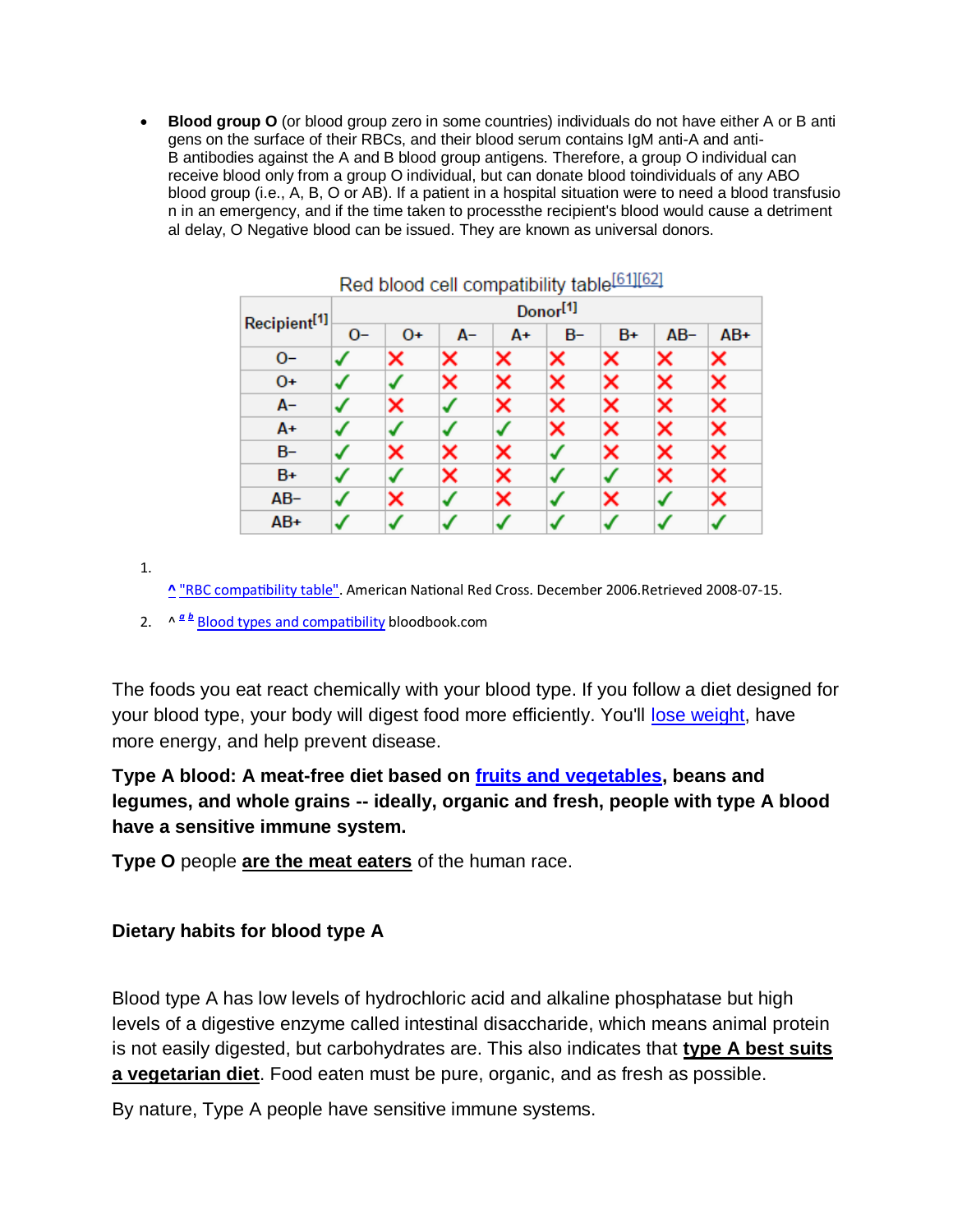Stress is very typical for blood type A. They have higher levels of the stress hormone cortisol, which makes them react to stressful situations. Symptoms that could occur due to stress are disturbed sleep patterns and brain fog during the day. To ensure the cortisol levels are under control, do the following:

Limit sugar, alcohol and caffeine intake

Don't skip meals, especially breakfast

Eat smaller, more frequent meals

A people should also ensure that they limit exposure to:

Crowds

Loud noise

Negative emotions

**Smoking** 

Strong smells or perfumes

**Overwork** 

Violent movies

Lack of sleep

Extreme weather conditions (hot or cold)

#### **Foods that blood type A should eat are:**

Vegetables

Alfalfa Sprouts, Artichoke (Domestic, Jerusalem),Beet Leaves, Broccoli Carrots, Chicory, Collard Greens, Dandelion, Escarole, Garlic, Horseradish Kale, Kohlrabi, Leek, Lettuce (Romaine), Okra, Onions (Red, Spanish, Yellow) Parsley, Parsnips, Pumpkin, Spinach, Swiss chard and Turnips Vegetable oils Extra virgin olive oil Deep ocean seafood Carp, Cod, Grouper, Mackerel, Monkfish, Pickerel Red Snapper, Rainbow Trout, Salmon, Sardine, Sea Trout Silver Perch, Snail, Whitefish Yellow Perch

Legumes (beans and peas)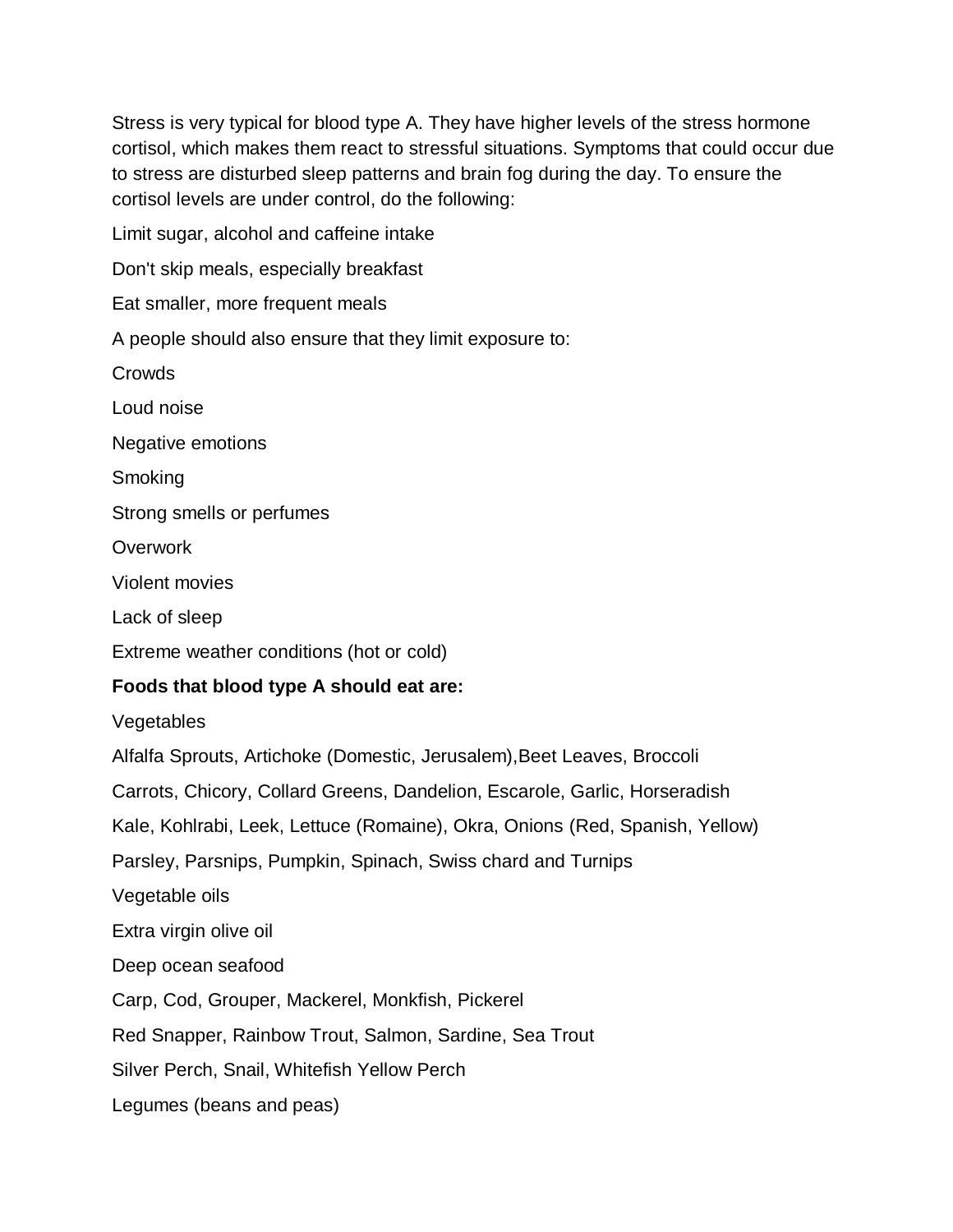Aduke, Azuki, Black, Green, Pinto beans Lentil Beans, Black eyed peas **Grains** Artichoke Pasta, Buckwheat Kasha, Soba Noodles Oat, Rice and Rye flours Nuts and seeds Pumpkin seeds and peanuts **Fruits** Apricots, Berries (Black, Blue, Boysen, Cran, Cherries), Figs (Dried or Fresh) Grapefruit, Lemons, Pineapple, Prunes, Raisins **Cereals** Amaranth, Buckwheat and Kasha Breads, muffins, and crackers Essene Bread, Ezekiel Bread Manna Bread Rice Cakes **Juices** Apricot, Black Cherry, Grapefruit Pineapple, Prune, Carrot, Celery **Spices** Barley Malt, Blackstrap Molasses, Garlic, Ginger Miso, Soy Sauce Tamari Condiments Mustard Herbal Teas Alfalfa, Aloe, Burdock, Chamomile, Echinacea, Fenugreek Ginger, Ginseng, Green Tea, Hawthorne, Milk Thistle Rose Hips, St. John's Wort, Slippery Elm, Valerian **Miscellaneous Beverages** Coffee (Water Decaf, Regular)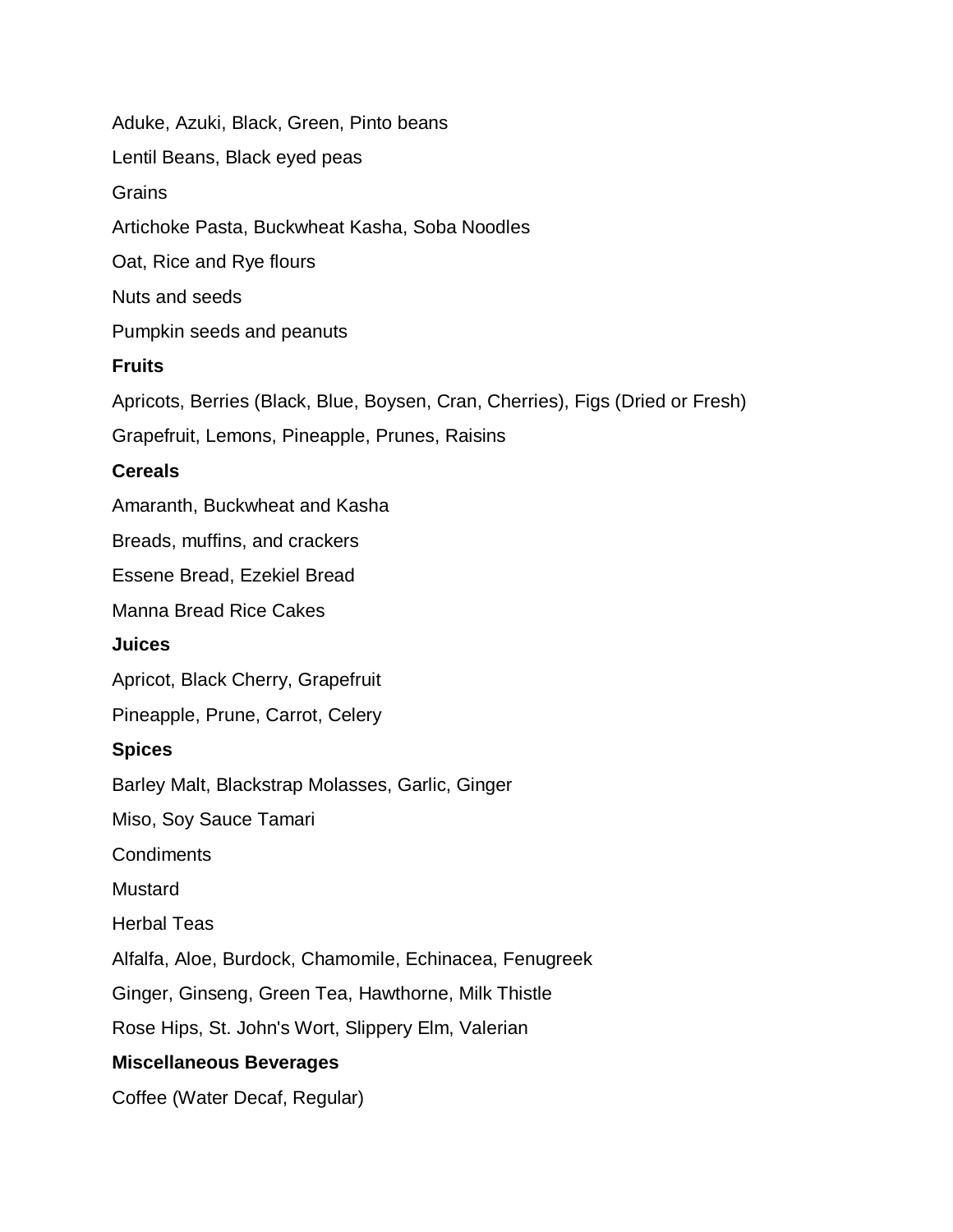#### Green Tea and Red Wine

**Blood type A should try and avoid the following,** because these are the foods that will upset their digestive system and cause upsets:

Strong red meats

**Crustaceans** 

Dairy products and eggs

Wheat products

Vegetables like: Cabbage (Chinese, Red, White), Eggplant

Lima Beans, Kidney Beans, Mushrooms (Domestic, Shiitake), Olives (Black, Greek, Spanish)

Peppers (Green, Jalapeno, Red, Yellow), Potatoes (Red, Sweet, White), Tomatoes and Yams

#### **Also try to limit your intake of these foods:**

**Fruits** 

Banana, Cantaloupe, Coconut, Honeydew

Mango, Orange, Papaya, Plantain, Rhubarb, and Tangerine

#### **Fats and Oils**

Canola Oil, Corn Oil, Cottonseed Oil

Peanut Oil, Safflower Oil and Sesame Oil

#### **Nuts and Seeds**

Brazil, Cashew and Pistachios

Beans and Legumes

Copper, Garbanzo, Kidney, Lima, Navy, Red and Tamarind Beans

#### **Other beverages**

Beer, Liquor, Seltzer Water

Soda (Club, Cola, Diet, etc.)

#### **Protein, Dairy, Eggs and Cheese**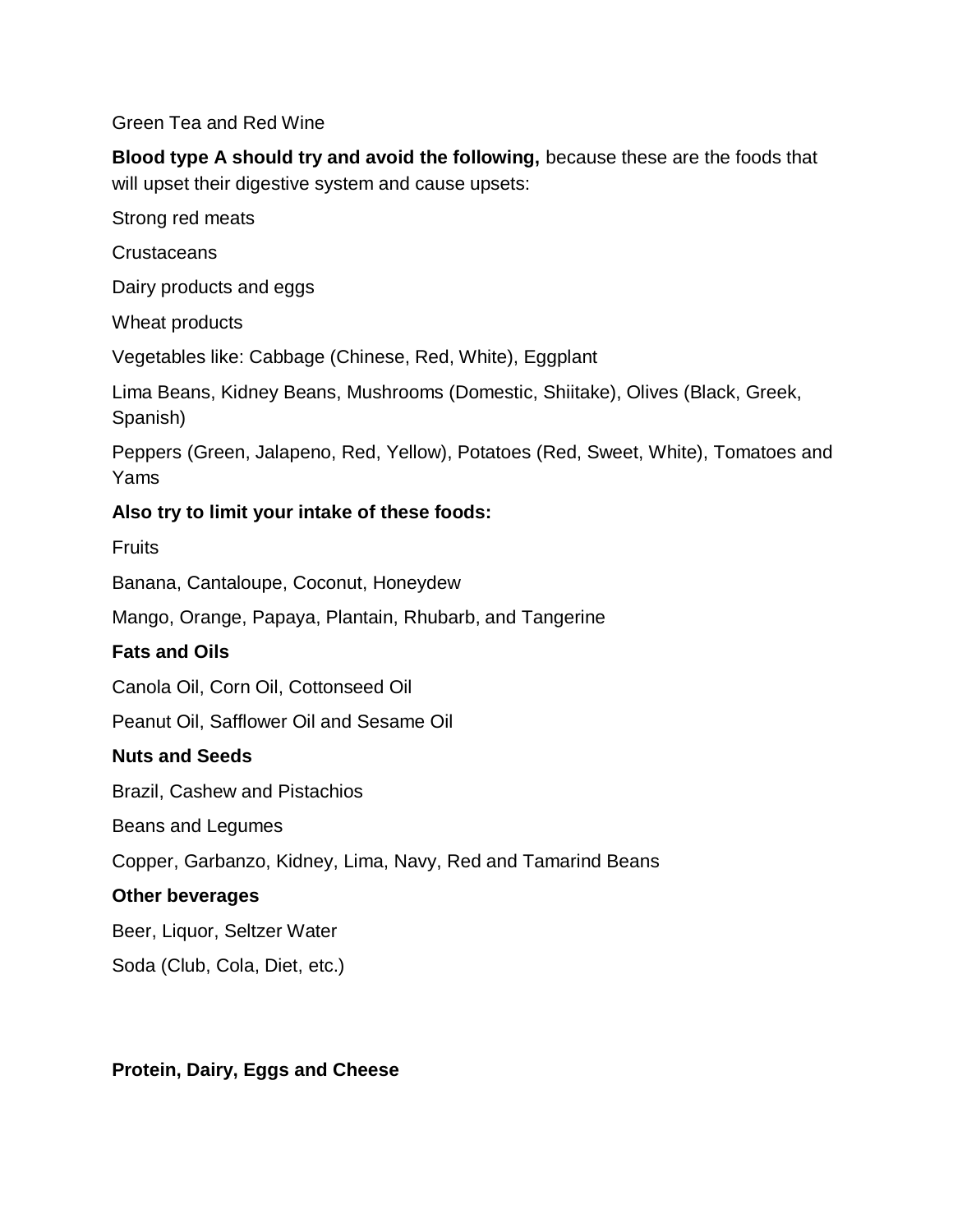# **What is Blood Type B?**

**For blood type B**, the best meats and protein foods include lamb (mutton), rabbit and venison. Ideally, meat should come from organically raised, free-range, cage-free animals or wild game. In addition to the aforementioned fish, other recommended seafood includes flounder, grouper, haddock, halibut, Mahi Mahi, monkfish, ocean perch, pike, salmon, sea trout, sole, sturgeon and caviar. Free-range eggs (one only) may be consumed two to four times weekly. You may drink 2 percent or skim milk (cow's milk), Kefir or goat's milk in limited quantities. Recommended cheeses for blood type B include farmer, feta, goat, cottage, ricotta and mozzarella. Yogurt (frozen, with fruit) is also allowed.

#### Grains, Beans Vegetables

Olive oil is the only recommended oil for this diet. Beans and legumes appropriate for blood type B include kidney and navy beans. Cereals and grains recommended for blood type B are spelt, millet, oats and brown rice and things made with them. In addition to Ezekiel and essene breads, those with blood type B may also choose rice cakes, Fin Crisp and Wasa crackers.

All leafy green vegetables are allowed, as are beets, Brussels sprouts, cabbage (white, red, Chinese), carrots, cauliflower, eggplant, lima beans, mushrooms (Shiitake), mustard greens, peppers (green, jalapeno, red, yellow), sweet potatoes and all yams. Vegetables should come from local sources or should be grown in your own garden.

#### **Fruits, Juices and Other Foods**

In addition to plums, those with blood type B may also choose from the following fruits: bananas, grapes (any variety), cranberries, pineapple and papaya. Like vegetables, all fruits should be from sources in your state or grown in your own garden. Recommended juices include cranberry, grape, pineapple, papaya, cabbage and fresh juices from all other allowed fruits and vegetables. You should start each day with fresh lemon juice (from half a lemon) with 8 oz. of water. In addition to ginger and parsley, other recommended herbs and spices for this group include curry, cayenne and horseradish. Herbal teas are recommended, including green, ginger, ginseng, parsley, licorice, peppermint, rose hips, raspberry leaf and sage teas.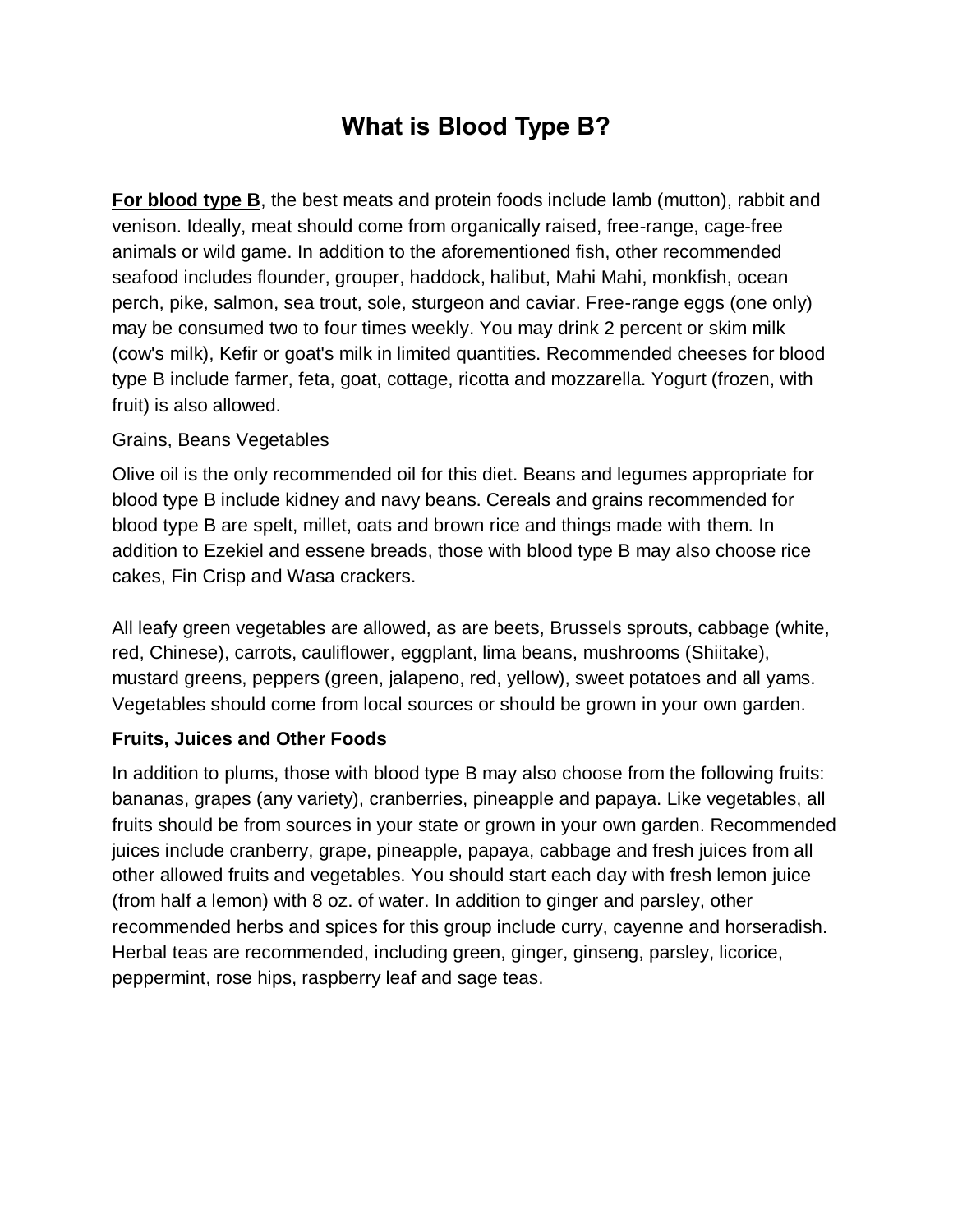# **What is O Positive Blood Type?**

A person's blood type is based on the antigens found in the blood. These antigens, A and B are found on the surface of the blood cells and are uses as markers in the body. Type O blood does not have A or B antigens on the red blood cells, but contains both types in the plasma.

Blood types also contain a positive or negative mark depending on the presence of the Rhesus or Rh antigen. Those who have Rh markers in the blood have a positive blood type while those who lack Rh will have a negative blood type. Therefore those with an O positive blood type have no AB antigens in the blood, but do have an Rh antigen. This is the most common blood type available, and is commonly sought out for donations. Those with an O blood type can donate blood to those with A, B or O blood types without the worry that their blood will be rejected.

#### O Positive Blood Type Diet

People with different blood types will need to consume or avoid different types of food in order to maintain their overall health. Different blood types stem from different bloodlines in human history, so you will be more likely to flourish if you consume a diet that is rich in the foods that would have been common in human diets during this time. Type O blood is the oldest bloodline so much of the O positive diet is based on providing nutrients that ancient people would have consumed. Those with an O positive bloodline will also need to get plenty of vigorous exercise as part of their diet routine to ensure that calories are burned effectively.

Those with O positive blood are recommended to consume a **high protein, low carbohydrate diet**.

- **Lean meats:** lean meats should make up a majority of the diet to provide longlasting energy. This is also beneficial to those who exercise frequently as it allows you to build muscle without having to eat an excessive amount of food. Fish such as cod, mackerel or herring are highly recommended as a lean protein source. Lean meats such as poultry or venison can also be eaten in high amounts. Pork, beef or other red meats can be eaten, but their quantities should be limited.
- **Oil:** when using cooking oils or adding oil to your diet, use lighter oils rather than those which are heavy. Corn, peanut or safflower oil can cause digestive distress to those with an O positive blood type. Instead, focus on consuming olive or flaxseed oil when cooking.